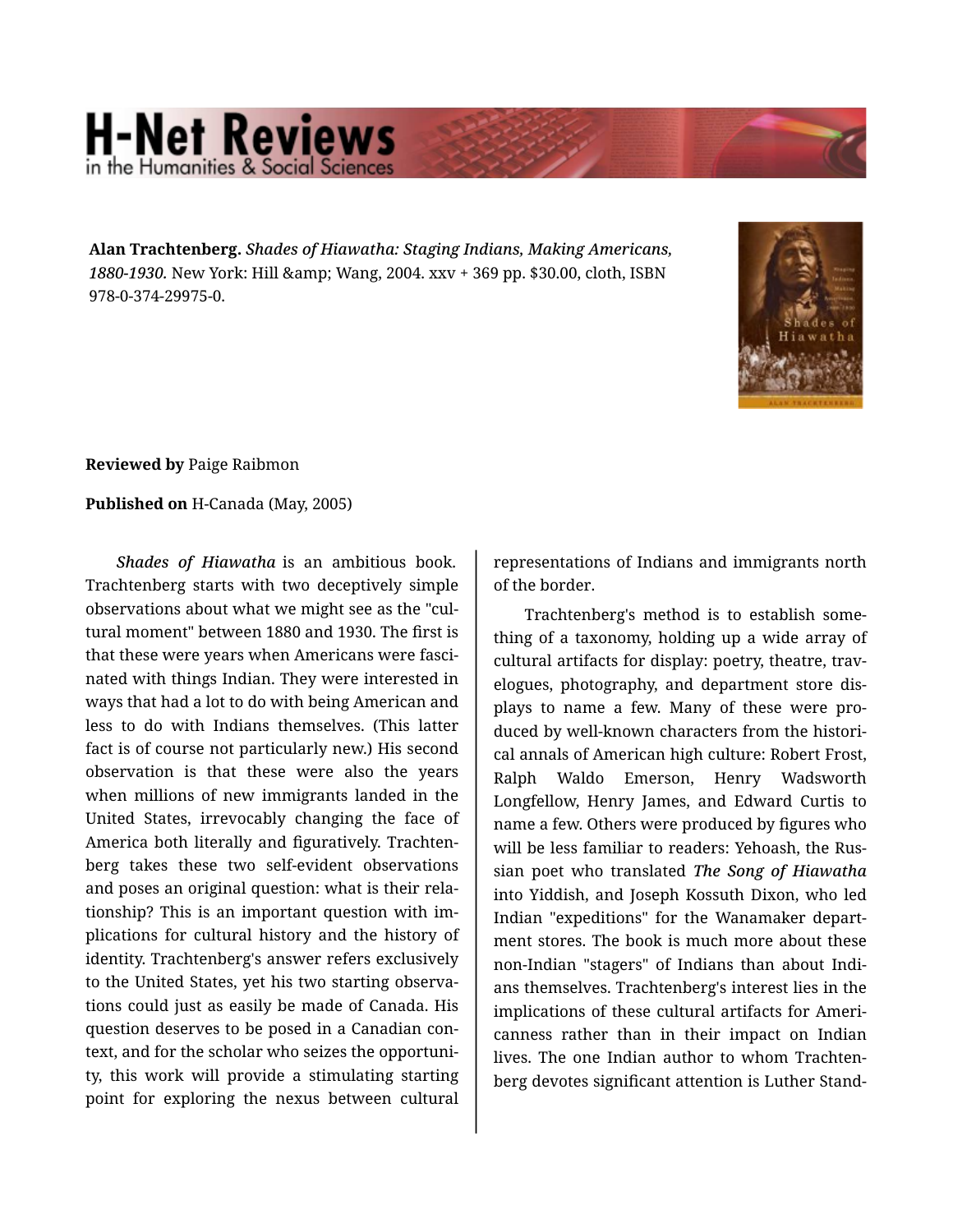ing Bear, someone who will be well known to stu‐ dents and scholars of American Indian history.

During the decades under consideration, the stories Americans told about Indians shifted. Where they had previously narrated these stories in the trope of exclusion, they now told them according to the trope of incorporation. In terms of policy, this took shape in boarding schools and al‐ lotment; in terms of rhetoric, it took shape in per‐ formances of *The Song of Hiawatha* and in the photographs of Edward Curtis. Americans made this incorporative gesture during the same decades as the influx of new immigrants confront‐ ed them with fresh anxiety about the incorpora‐ tion of aliens into the American body. This anxiety about new immigrants was in turn a catalyst in the American chemistry of what we might call "Indian thinking." This was an alchemy that con‐ verted exclusion into incorporation, annihilation into assimilation, and enemies into wards. There is an irony here, one that Trachtenberg might have drawn more sharply given that it lays at the crux of his project: it took a perceived "alien" threat from Europe to facilitate the Americaniza‐ tion of the supposed "aliens" at home, the Indians who had been there all along. Through represen‐ tations of Indians, and the subsequent representa‐ tions of representations of Indians, Americans were working out how Indianness might be posi‐ tioned in relation to, rather than in opposition to, Americanness. And the purpose was pedagogical: "For a new immigrant, Indians decked out as first Americans offered a pedagogy of Americaniza‐ tion" (p. 33). Throughout the Americanized "shades of Hiawatha" lurked the shadows of im‐ migrants from central and eastern Europe.

The chapters do not expose these shadows to the light as fully as they might, but they are none‐ theless highly suggestive and often fascinating. They range impressively, although unevenly, across the dual thematic of Indians and immi‐ grants. Representations of Indians take center stage, while the presence of the new immigrants ebbs and flows throughout the book.

The introduction is a roaming chapter that mulls over the following question: "Who, then, qualifies as 'American'?"(p. 9). It moves eclectical‐ ly from poetry through painting to policy to un‐ earth the paradoxical meanings of words such as "native" and "alien," "nation" and "tribe" in the U.S. context. Situating Indian, immigrant, and American as "mutually constitutive fictions" (p. 10), Trachtenberg provides a brief history of the relationship between notions of Indians and defi‐ nitions of the American.

Chapter 1 offers an in-depth analysis of Longfellow's *The Song of Hiawatha*, its initial re‐ ception in the mid-nineteenth century, and its re‐ vival at century's end. Trachtenberg considers a range of literary issues, including questions of ethnographic accuracy (or lack thereof), as well as the various enactments of the poem. The partici‐ pation of Indian students in the consumption and performances of the poem carried a double les‐ son: simultaneously lending increased authenticity to the poem itself and indoctrinating the young students in "American" (as opposed to Ojibwa or Lakota, for example) Indianness.

Chapter 2 turns explicitly towards questions surrounding immigration and aliens from Europe. It uses Henry James's *The American Scene* (1907) as its primary conduit into questions about the distinctiveness and recognizability of Ameri‐ canness. Lewis Hine, Theodore Roosevelt, and John Dewey weigh in, each in his own fashion, on language, cultural coherence, foreignness, and citizenship.

Chapter 3 takes as its remarkable subject a 1910 Yiddish translation of *The Song of Hiawatha*. It is here that the book's two subjects literally come together. Trachtenberg places the transla‐ tion within broader debates over Yiddish in the early twentieth century and argues that advocates for the translation believed it would naturalize Jews into other European immigrants and create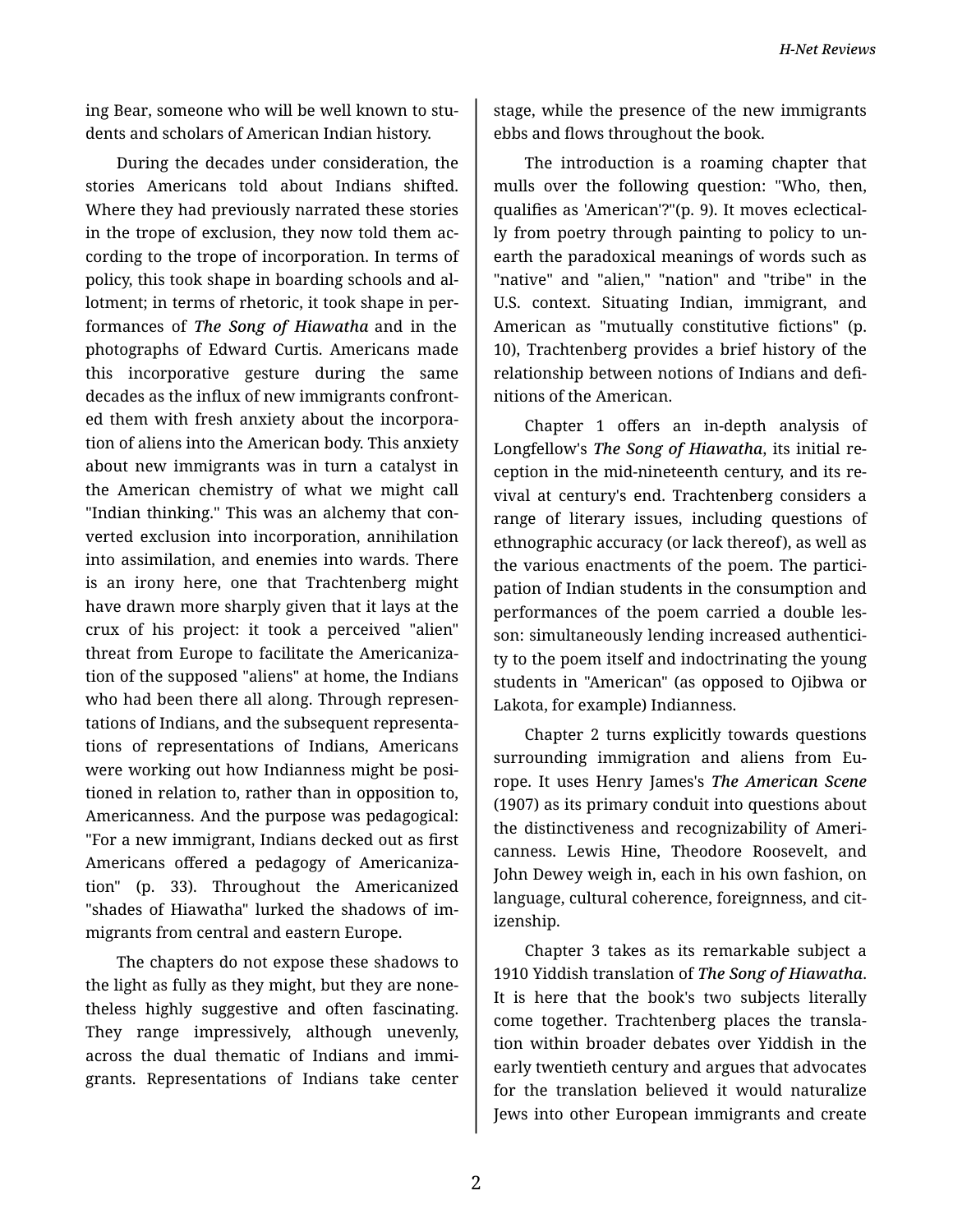a sense of international solidarity. Yiddish *Hi‐ awatha* stands as evidence of immigrants' under‐ standing, incorporation even, of the American grammar of "Indian thinking." For Trachtenberg it also stands as a moment of optimism: "when be‐ coming American in Yiddish, by creating an Indi‐ an mediation for a Yiddish-American identity, seemed a plausible prospect" (p. 169).

Chapter 4 takes up Edward Curtis's wellknown epic photography project funded by J. P. Morgan. Not surprisingly, Trachtenberg reads Curtis's work as a prescriptive expression of American identity. Trachtenberg writes that the work of such images was to teach those who saw them, especially immigrant children, "the differ‐ ence between 'us' and 'them,' whites and redskins. It was to reaffirm whiteness as the color of the United States" (p. 196). In offering up images of a supposedly "pure" Indianness frozen in the past, Trachtenberg argues that Curtis provided an anti‐ dote to contemporary fears of racial and national pollution by blacks and immigrants.

Chapter 5 offers a bizarre popular counter‐ part to Curtis's project. Running nearly contempo‐ raneously with Curtis's, the Rodman Wanamaker Expeditions to the North American Indians turned the principles behind Curtis's high art towards mass commercial advertising. The photographic records produced by Wanamaker's project adorned the walls of his department stores, com‐ modifying the vanishing Indian as the first Ameri‐ can. Wanamaker sold American products and American looks; representations of Indians came to be among the inventory. Wanamaker likewise turned his hand (or rather his bankroll) towards a number of other "Indian projects," including a film production of *The Song of Hiawatha*.

In Chapter 6 Trachtenberg closes the book with an incorporative gesture of his own, turning his analytic eye away from non-Indian producers of Indianness towards an Indian view of the nexus between American and Indian. Trachten‐ berg sees Lakota writer Luther Standing Bear as a

"bridge between two worlds," and in giving him the "final say" (p. xxiii) endorses Standing Bear's vision. For Trachtenberg, it is Standing Bear's be‐ lief in a nation that draws strength from the hu‐ man gifts of all its inhabitants regardless of race that Americans should take up as their banner in order to lay the shades of Hiawatha at last to rest and to renovate the name "America" (pp. 309-310). This is a noble note on which to close, yet it ig‐ nores the degree to which the incorporation of In‐ dian imagery into the American cultural imagi‐ nary was a gesture of appropriation and annihila‐ tion that silenced indigenous voices even as it shored up American identity. As Philip Deloria has recently shown, the window of opportunity for Indians that Standing Bear and others opened soon "swung back towards the sill."[1] Absent the reconfiguration of power and authority that has long privileged Longfellows over Standing Bears, the optimism of Trachtenberg's closing note rings hollow to me.

Although the chapters proceed roughly chronologically, the transformation that Trachten‐ berg traces from "Indian as other" to "Indian as us" did not occur in linear fashion. Certainly there is some linearity here: Longfellow had to write *The Song of Hiawatha* before interest in it could be revived; and neither the Yiddish *Dos Lid fun Hayavata* nor the Wanamaker Department store film could have appeared without this revival. But in other respects the relationships between the cultural forms on display are less direct, more horizontal than vertical. Trachtenberg wears tri‐ focals as he moves through the cultural stacks, si‐ multaneously investigating how Americans thought with/through Indians; how Americans thought with/through immigrants; and how Americans thought with/through race. Indians, immigrants, and race were overlapping conceptu‐ al lenses through which Americans attempted to bring their own identity into focus. And although each lens had its own object, they shared a com‐ mon ocular form. Evidence of what another schol‐ ar has termed the "exhibitionary complex" runs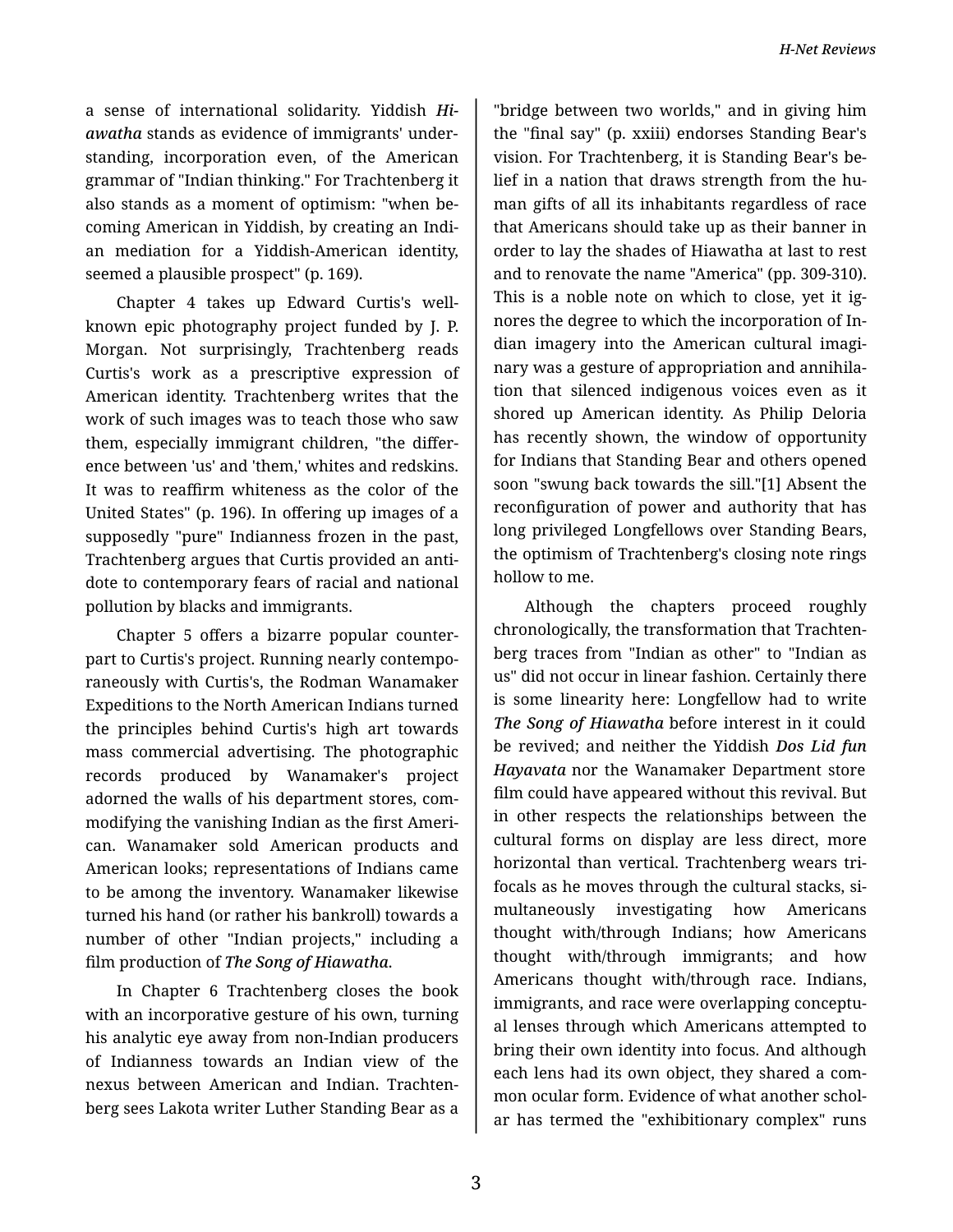throughout Trachtenberg's examples.[2] Thus, these decades of transformation are part of a cul‐ tural moment tied together by this performative thread. The examples Trachtenberg considers are more like undulating varieties of cultural ambiva‐ lence than progressive steps on a march of histor‐ ical change. Some of the most suggestive relation‐ ships between the cultural artifacts he displays are the most tenuous ones, the moments when Trachtenberg identifies discursive links that the authors or artists themselves may not even have seen. He does this, for example, when he links Luther Standing Bear's characterizations of race and nation to W. E. B. Du Bois's (p. 307). In this sense, Trachtenberg is not drawing a chronological line so much as a family tree for a historical moment.

It is this sense of the collective moment, of the genealogical connections between the cultural ar‐ tifacts on display that I would have liked drawn out more explicitly. If Trachtenberg had used heavier ink to draw the branches of this family tree, the trifocal perspective would have been clearer throughout. These branches, the connec‐ tions between the chapters and between the myri‐ ad cultural producers are crucial to the book's originality. Taken individually any single chapter, though skillfully rendered, does not in and of it‐ self cover a great deal of new ground. It is in the fresh arrangement of material that Trachtenberg's book urges us to re-think the stories Ameri‐ cans tell about Indians, immigrants, and Ameri‐ can identity.

Notes

[1]. Philip J. Deloria, *Indians in Unexpected Places* (Lawrence: University Press of Kansas, 2004), p. 226.

[2]. Tony Bennett, "The Exhibitionary Com‐ plex," in *Representing the Nation: A Reader, Histo‐ ries, Heritage and Museums*, ed. David Boswell and Jessica Evans (London and New York: Rout‐ ledge, 1999), pp. 332-370.